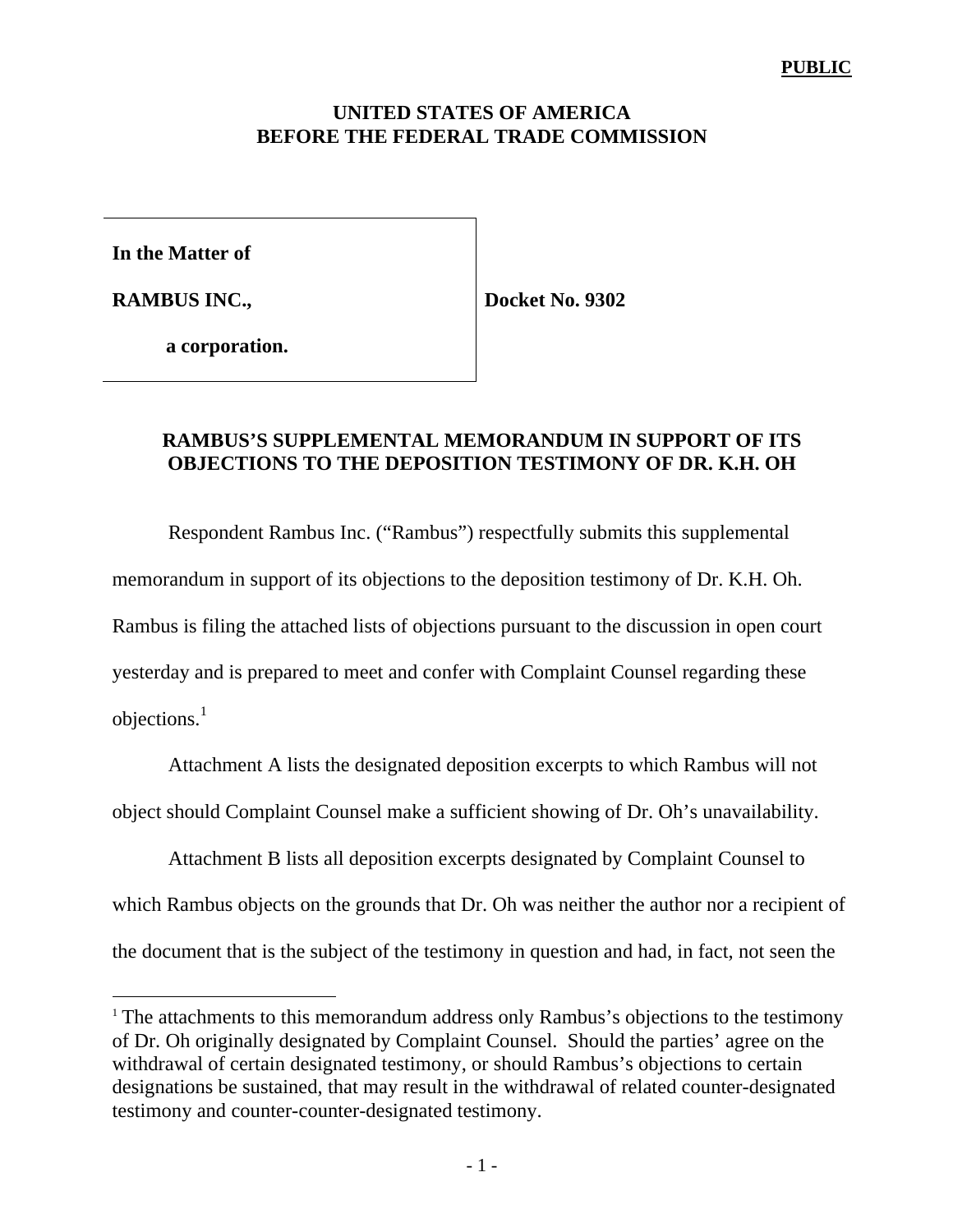document prior to preparing for his deposition. *See* Rambus's Memorandum in Support of Its Objections to the Deposition Testimony of Dr. K.H. Oh ("Memo.), at 2-5.

Attachment C lists all deposition excerpts designated by Complaint Counsel to which Rambus objects on the grounds that Dr. Oh did not recall the timing of Hyundai products but relied on a timeline prepared by his counsel. *See* Memo. at 5.

Attachment D lists all deposition excerpts designated by Complaint Counsel to which Rambus objects on other grounds.

In each of Attachments B, C, D, Rambus has listed the primary ground of its objections to each designated excerpt. Other objections to that testimony are indicated on the transcript which shows Complaint Counsel's designations, Rambus's objections and counter-designations, and Complaint Counsel's objections and counter-counterdesignations. Should any issues remain unresolved after the parties have met and conferred, a copy of the transcript can be provided so as to enable Your Honor to rule on those issues.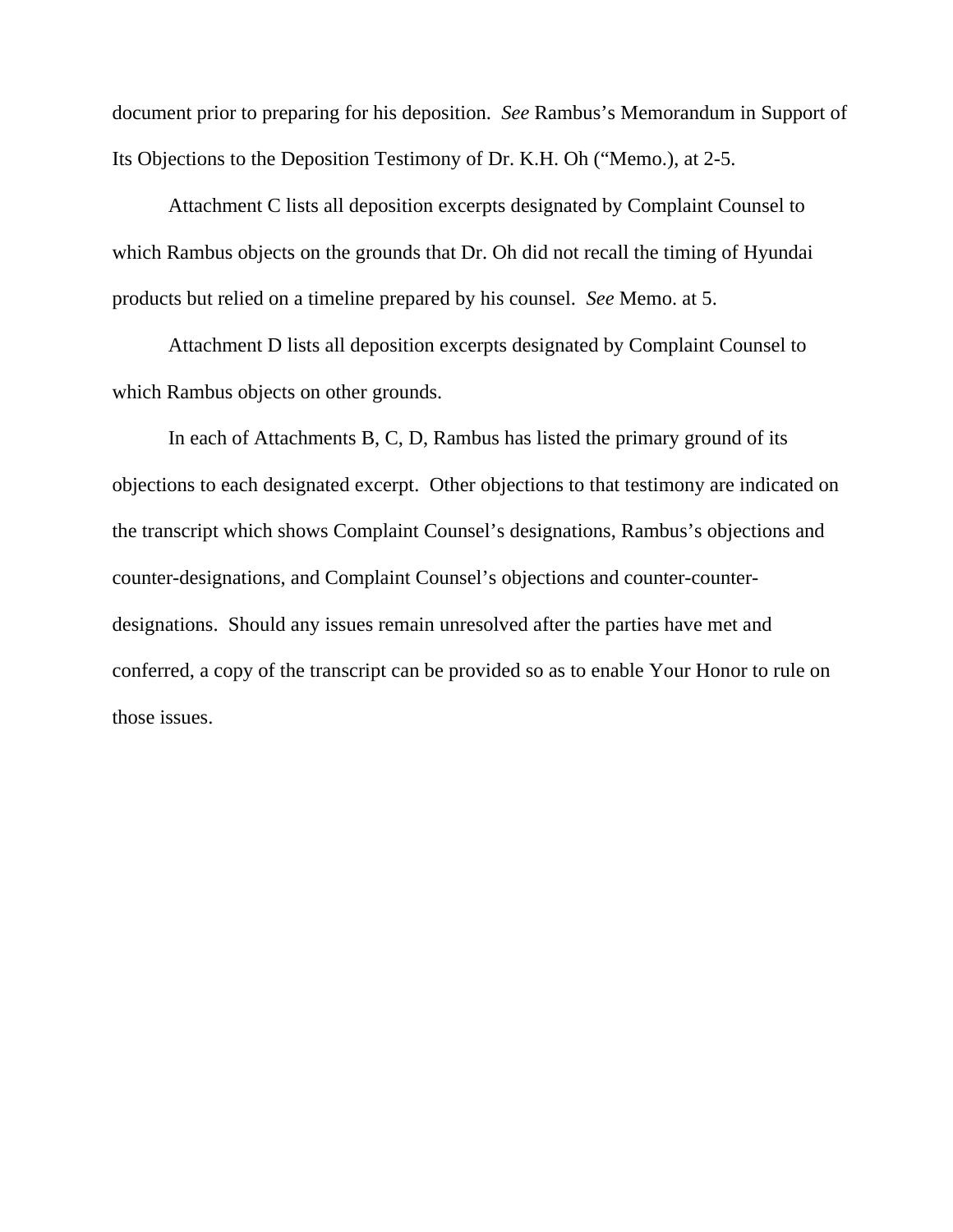l

Gregory P. Stone Steven M. Perry Peter A. Detre Sean P. Gates MUNGER, TOLLES & OLSON LLP 355 South Grand Avenue, 35<sup>th</sup> Floor Los Angeles, California 90071 (213) 683-9100

A. Douglas Melamed IJay Palansky Kenneth A. Bamberger WILMER, CUTLER & PICKERING 2445 M Street, N.W. Washington, D.C. 20037 (202) 663-6000

Sean C. Cunningham John M. Guaragna Gray, Cary, Ware & Freidenrich LLP 401 "B" Street, Suite 2000 San Diego, California 92101 (619) 699-2700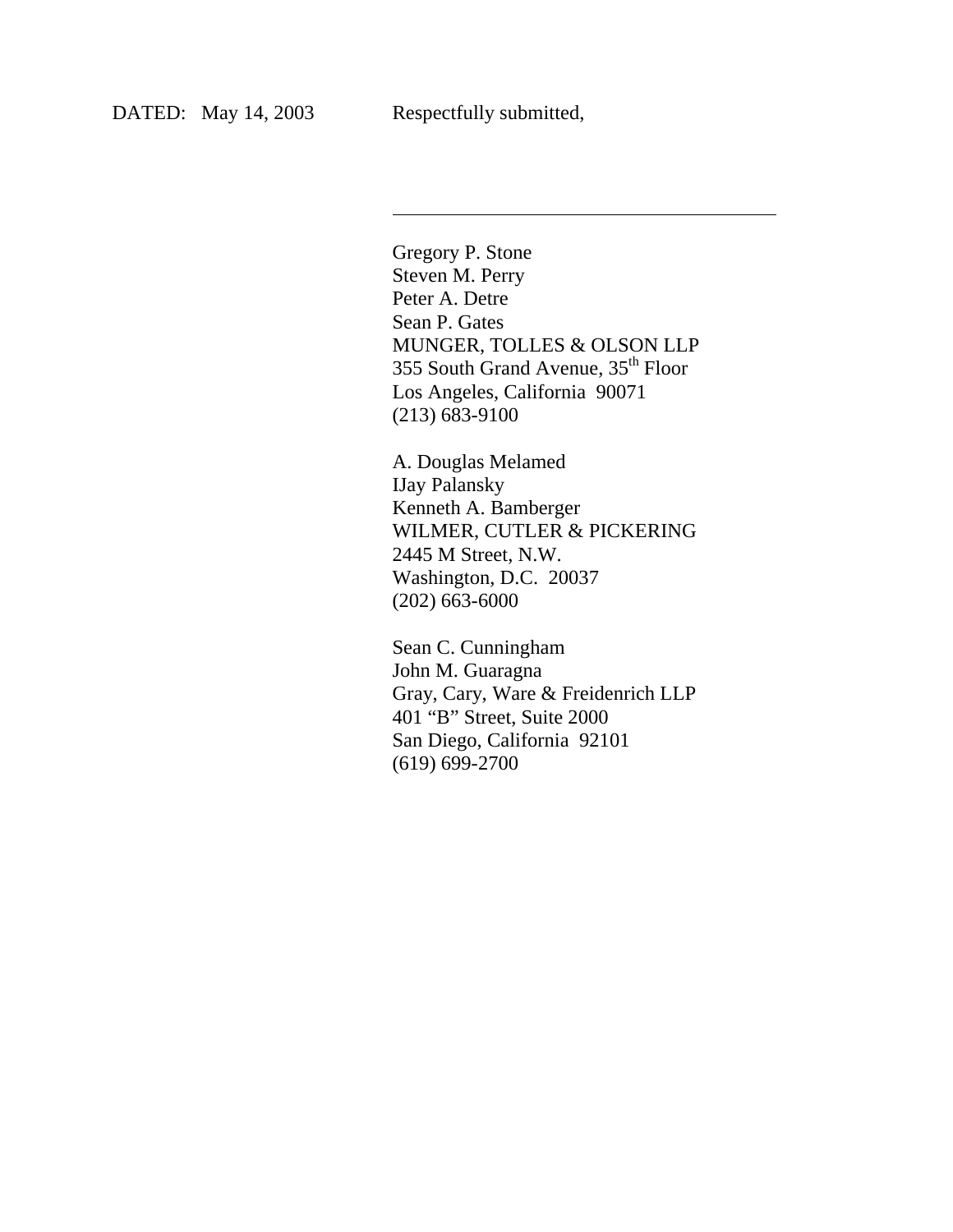### Attachment A – Unobjectionable designations

Page and line

 $8:13 - 9:9$ 11:3 – 17:24 18:13 – 20:25  $23:3 - 24:15$ 25:12-17 26:2-7 26:16-21 28:6-19  $33:19 - 36:5$  $65:22 - 66:14$ 68:11-12 73:3-14 78:12-25  $84:21 - 85:6$ 106:2-10 119:15-19 119:24 – 120:3 122:25 – 123:23 136:9-19 141:23 – 142:4  $143:5 - 144:6$ 159:14-22  $163:19 - 164:12$  $168:17 - 169:3$ 205:2-24 215:3-10 227:2-24 228:24 – 229:25 254:9-22 257:5 – 258:17 283:10-13 289:14-22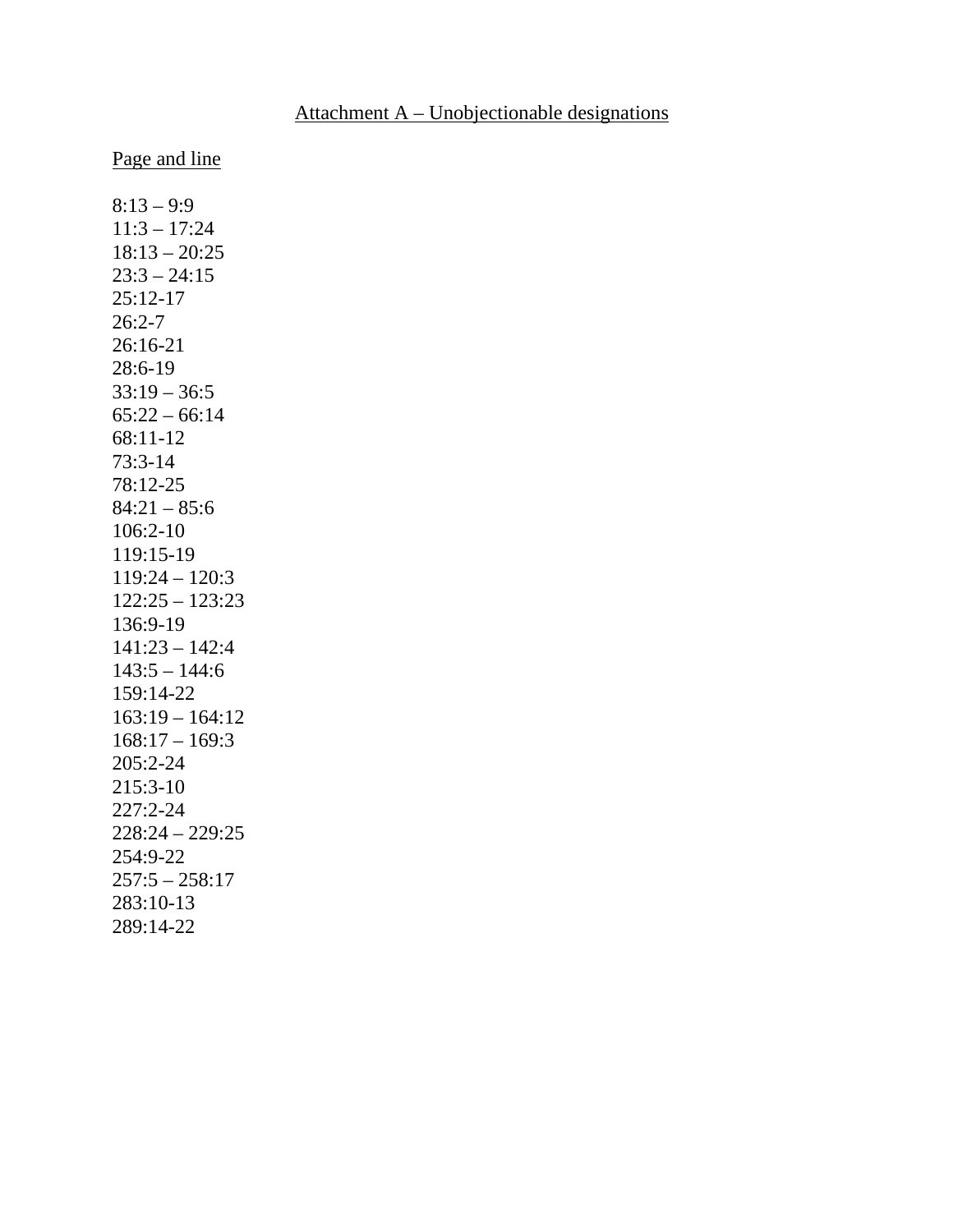# Attachment B

| Page and line                                                                                                                                                               | Comments                                                                                                                                                                                                                                                                                                                                                                                                                                                           |
|-----------------------------------------------------------------------------------------------------------------------------------------------------------------------------|--------------------------------------------------------------------------------------------------------------------------------------------------------------------------------------------------------------------------------------------------------------------------------------------------------------------------------------------------------------------------------------------------------------------------------------------------------------------|
| 39:13-21<br>$41:9 - 43:15$<br>$45:4 - 46:4$<br>$47:11 - 48:20$<br>$51:4 - 52:5$<br>$53:10 - 54:13$<br>$55:2 - 56:14$                                                        | Dr. Oh's testimony about the purpose and meaning of Exhibit 2 to his<br>deposition lacks foundation because he had not seen the document<br>prior to preparing for his deposition (328:4-23). Moreover, Dr. Oh's<br>testimony certain technology related to the packaging of DRAMs is<br>irrelevant given Dr. Oh's later testimony that this packaging would not<br>necessarily have to be changed in order to make changes to interface<br>circuitry (243:17-22). |
| 125:3-5, 17-24<br>$127:3 - 129:9$<br>$131:3 - 135:4$<br>$135:23 - 136:8$<br>$136:20 - 138:4$<br>$138:22 - 139:16$<br>$140:2 - 141:22$<br>$142:5 - 143:4$<br>$144:7 - 147:2$ | Dr. Oh's testimony about the purpose and meaning of Exhibit 7 to his<br>deposition lacks foundation because he had not seen the document<br>prior to preparing for his deposition $(331:10 - 332:18)$ .                                                                                                                                                                                                                                                            |
| $148:25 - 149:1$<br>$149:19 - 152:24$<br>$154:10 - 155:5$<br>$157:11 - 159:13$<br>$159:23 - 160:25$                                                                         | Dr. Oh's testimony about the purpose and meaning of Exhibit 8 to his<br>deposition lacks foundation because he had not seen the document<br>prior to preparing for his deposition (333:4-16).                                                                                                                                                                                                                                                                      |
| $161:1-4$<br>161:17-22<br>163:7-18<br>$165:11 - 167:7$                                                                                                                      | Dr. Oh's testimony about the purpose and meaning of Exhibit 9 to his<br>deposition lacks foundation because he had not seen the document<br>prior to preparing for his deposition (333:17-24).                                                                                                                                                                                                                                                                     |
| 170:5-17<br>$172:15 - 173:23$<br>$174:3 - 176:25$<br>$177:20 - 178:13$                                                                                                      | Dr. Oh's testimony about the purpose and meaning of Exhibit 10 to his<br>deposition lacks foundation because he had not seen the document<br>prior to preparing for his deposition $(333:25 - 334:3)$ .                                                                                                                                                                                                                                                            |
| 183:21-24<br>$184:13 - 190:12$                                                                                                                                              | Dr. Oh's testimony about the purpose and meaning of Exhibit 12 to his<br>deposition lacks foundation because he had not seen the document<br>prior to preparing for his deposition (335:2-19).                                                                                                                                                                                                                                                                     |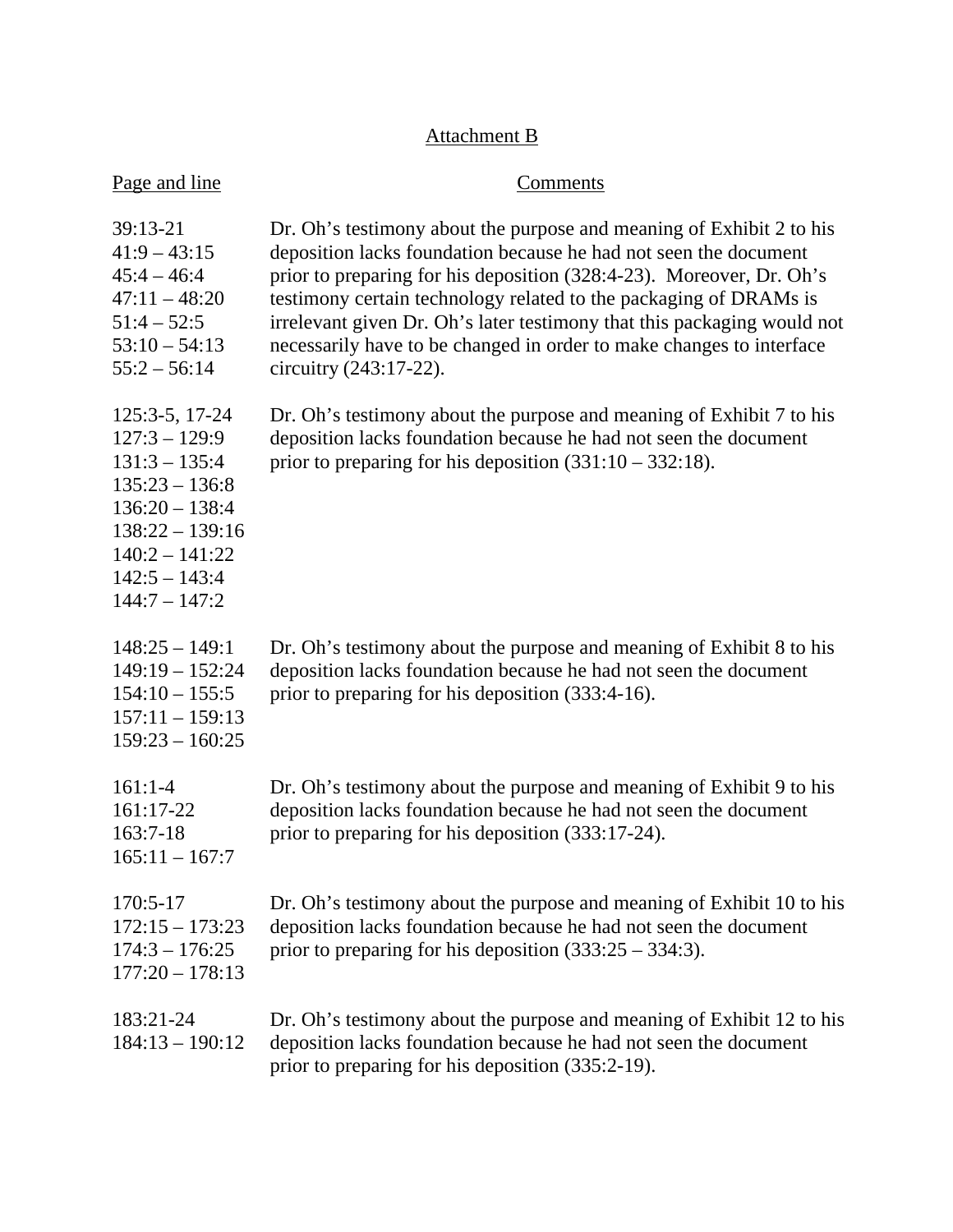| 198:20-23<br>$203:21 - 205:1$                                            | Dr. Oh's testimony about the purpose and meaning of Exhibit 13 to his<br>deposition lacks foundation because he had not seen the document<br>prior to preparing for his deposition $(248.18 - 250.4)$ . |
|--------------------------------------------------------------------------|---------------------------------------------------------------------------------------------------------------------------------------------------------------------------------------------------------|
| $211:5-17$<br>$211:25 - 215:2$<br>$215:11 - 221:15$<br>$222:17 - 226:25$ | Dr. Oh's testimony about the purpose and meaning of Exhibit 14 to his<br>deposition lacks foundation because he had not seen the document<br>prior to preparing for his deposition $(335:20 - 336:9)$ . |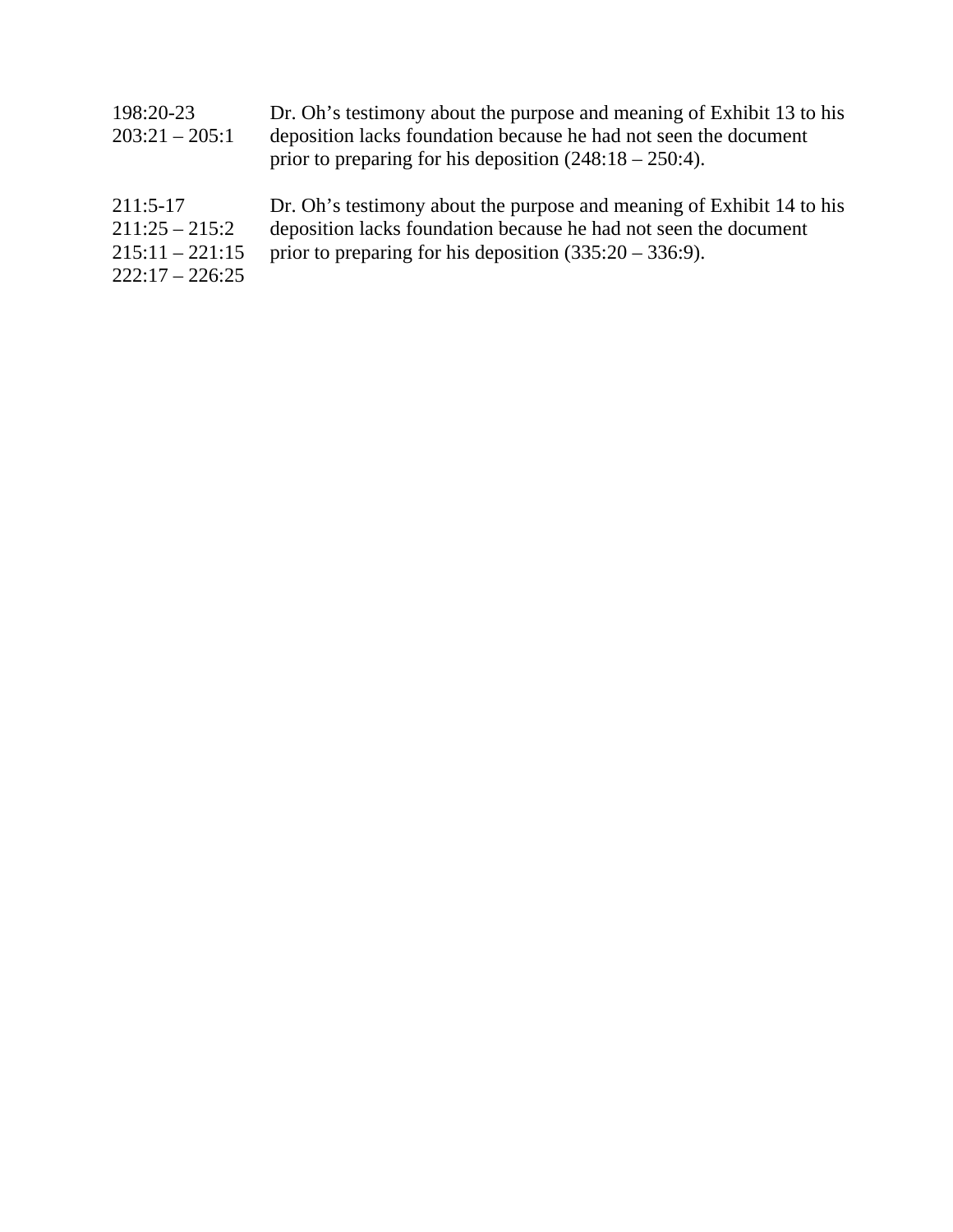# Attachment C

| Page and line | Comments                                                                                                                                                                                                                                                                                                                                                                                     |
|---------------|----------------------------------------------------------------------------------------------------------------------------------------------------------------------------------------------------------------------------------------------------------------------------------------------------------------------------------------------------------------------------------------------|
| $37:9 - 39:1$ | This testimony is based on the witness' prior testimony that Hyundai<br>began work to design SDRAMs in November 1992 (see $36:22 - 37:8$ ).<br>However, the videotape of that prior testimony shows the witness<br>consulting the timeline prepared by his counsel (21:8-19). Moreover,<br>there is no foundation that Dr. Oh was familiar with the work of<br>companies other than Hyundai. |
| $343:1-23$    | Dr. Oh's testimony about the timing of events was based on the<br>timeline prepared by his counsel. Moreover, there is no foundation for<br>Dr. Oh's testimony about JEDEC standardization of DDR SDRAM.                                                                                                                                                                                     |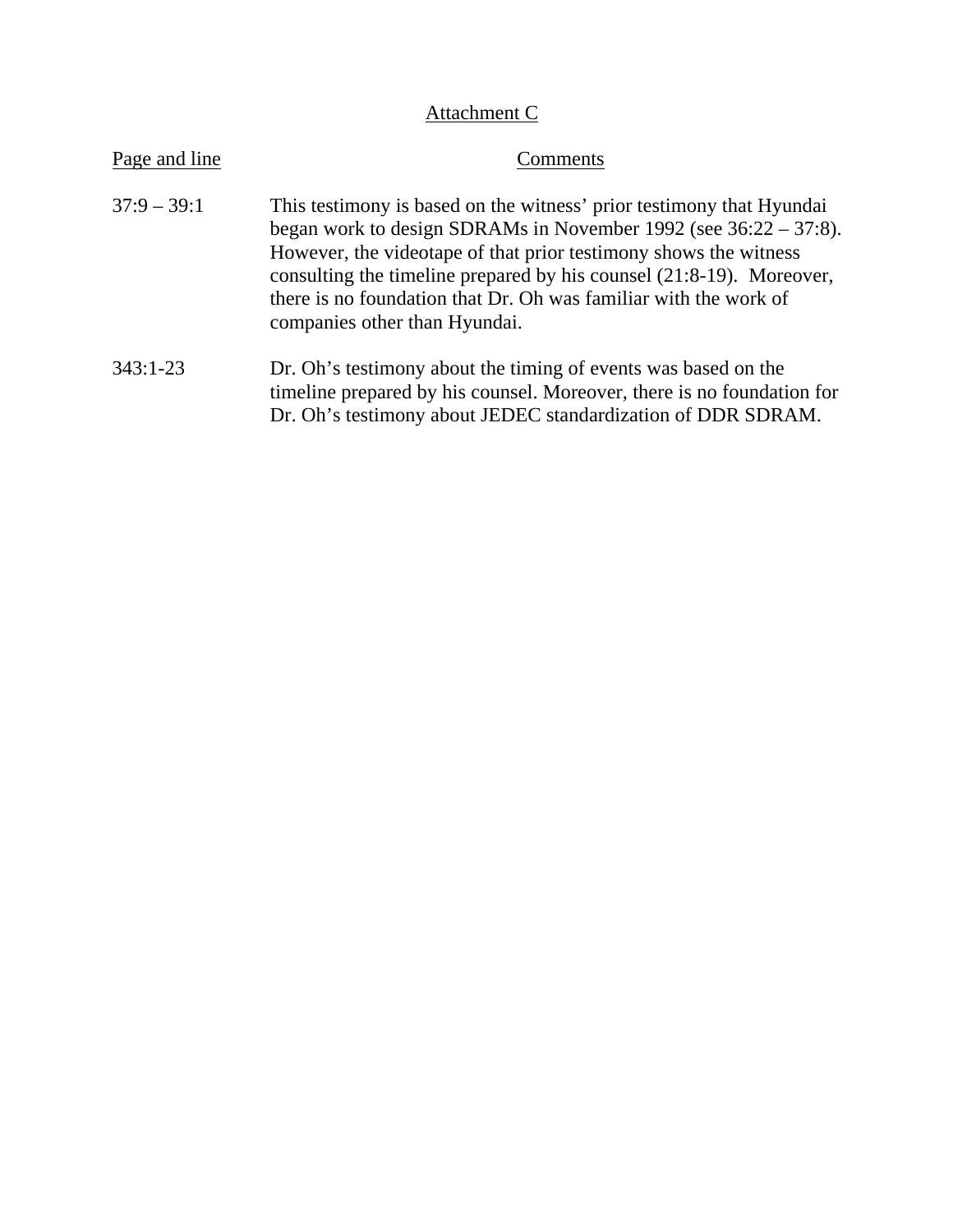# Attachment D

| Page and line                                                                   | Comments                                                                                                                                                                                                                                                                                    |
|---------------------------------------------------------------------------------|---------------------------------------------------------------------------------------------------------------------------------------------------------------------------------------------------------------------------------------------------------------------------------------------|
| $29:7 - 31:7$                                                                   | No foundation that Dr. Oh had knowledge of the policies or practices<br>of JEDEC, or that he was familiar with the beliefs of segments of the<br>computer industry other than memory manufacturers.                                                                                         |
| $56:15 - 57:2$                                                                  | Non-responsive.                                                                                                                                                                                                                                                                             |
| $57:3-13$                                                                       | Leading and irrelevant in light of Dr. Oh's later testimony that<br>packaging would not necessarily need to be changed if DRAM<br>interface circuitry were changed (243:17-22). The question and answer<br>at 57:8-13 is also confusing and prejudicial in light of the later<br>testimony. |
| $58:8 - 59:7$<br>$60:14 - 61:22$                                                | No foundation for Dr. Oh's testimony about SyncLink.                                                                                                                                                                                                                                        |
| $69:2-10$                                                                       | No foundation for this testimony in light of Dr. Oh's later testimony<br>that he was concerned that Rambus might have patents that extended to<br>SyncLink (73:3-6).                                                                                                                        |
| $70:11 - 73:2$<br>$74:1-3$<br>$75:4 - 77:7$                                     | Dr. Oh's testimony about Exhibit 3 (and it's translation Exhibit 4),<br>which he did not prepare, is hearsay and without foundation. There is<br>also no foundation for Dr. Oh's testimony about license negotiations<br>with Rambus.                                                       |
| $91:12 - 92:6$                                                                  | Irrelevant.                                                                                                                                                                                                                                                                                 |
| $95:24 - 96:21$<br>99:5-23<br>$100:13 - 101:12$<br>$101:21 - 102:11$            | No foundation for Dr. Oh's testimony about the license agreement with<br>Rambus                                                                                                                                                                                                             |
| $103:11-13$<br>$103:20 - 105:19$                                                | No foundation for Dr. Oh's testimony about the amendment to the<br>license agreement with Rambus.                                                                                                                                                                                           |
| $109:3-7$                                                                       | No foundation for Dr. Oh's testimony about SyncLink.                                                                                                                                                                                                                                        |
| $109:23 - 110:19$<br>$115:21 - 116:9$<br>$116:22 - 117:25$<br>$118:22 - 119:14$ | Dr. Oh's testimony that Geoffrey Tate of Rambus suggested that<br>Hyundai stop participating in SyncLink is more prejudicial than<br>probative in light of Dr. Oh's later testimony that all he can actually<br>recall Mr. Tate saying is that it was inappropriate for Farhad Tabrizi, a   |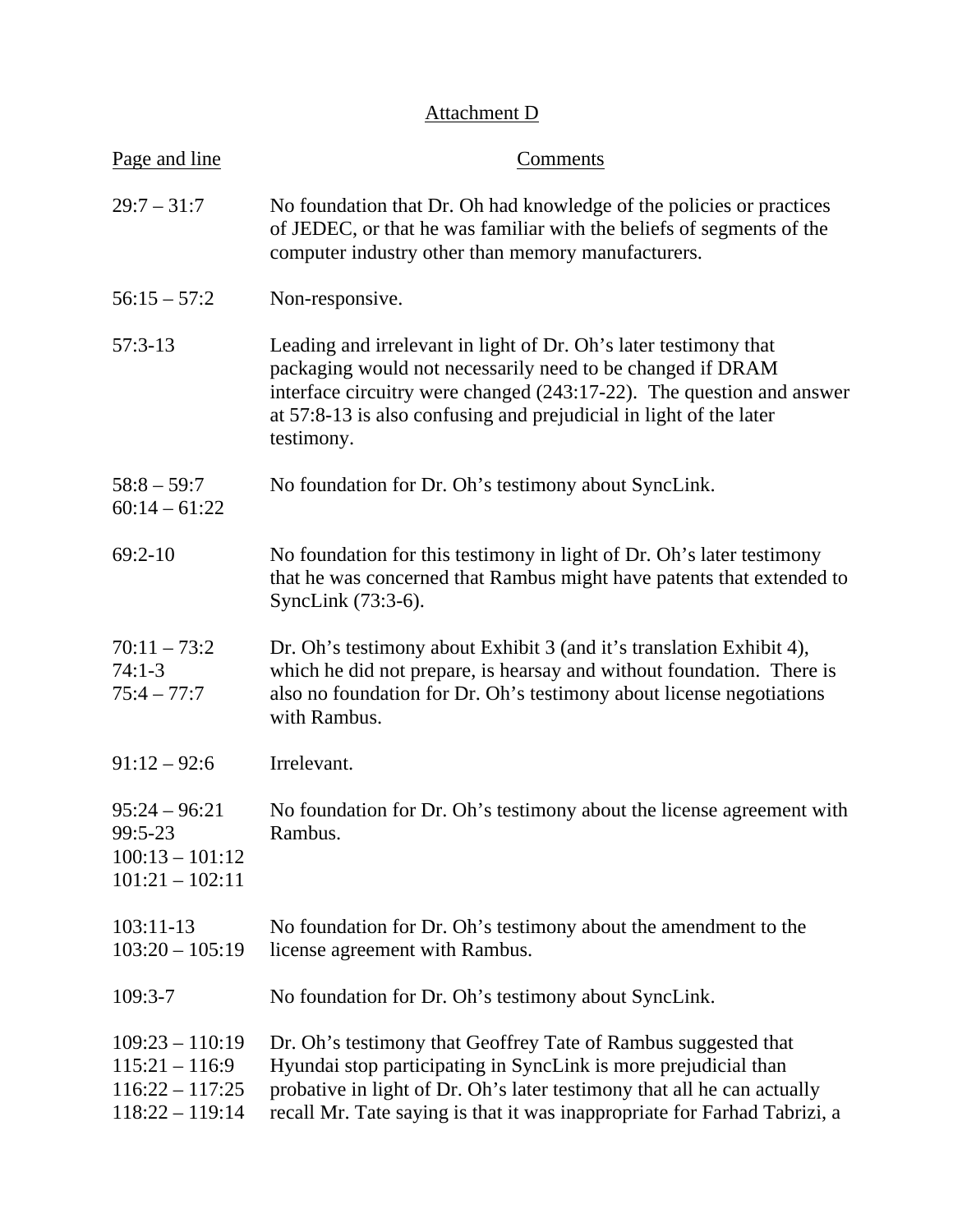Hyundai marketing manager who was also the chairman of the SyncLink consortium, to be privy to confidential Rambus information (114:25 – 115:9; 116:10-18; 322:16-22).

- 119:20-23 No foundation for Dr. Oh's testimony about the relationship of similarities between SDRAM and DDR SDRAM. Improper opinion testimony.
- 168:10-16 No foundation for testimony about testing by Hewlett-Packard.
- 227:25 228:19 Vague.
- $230:1 232:11$  Dr. Oh's testimony about JEDEC and the possibilities of designing around Rambus's patents lacks foundation, is improper opinion testimony, and is more prejudicial than probative.
- $289:21 291:6$  No foundation for Dr. Oh's testimony about the JEDEC patent policy.
- 354:23 356:11 No foundation for Dr. Oh's testimony about the license agreement with Rambus. Moreover, the questioning called for speculation and was leading.
- 356:12 357:13 Leading.